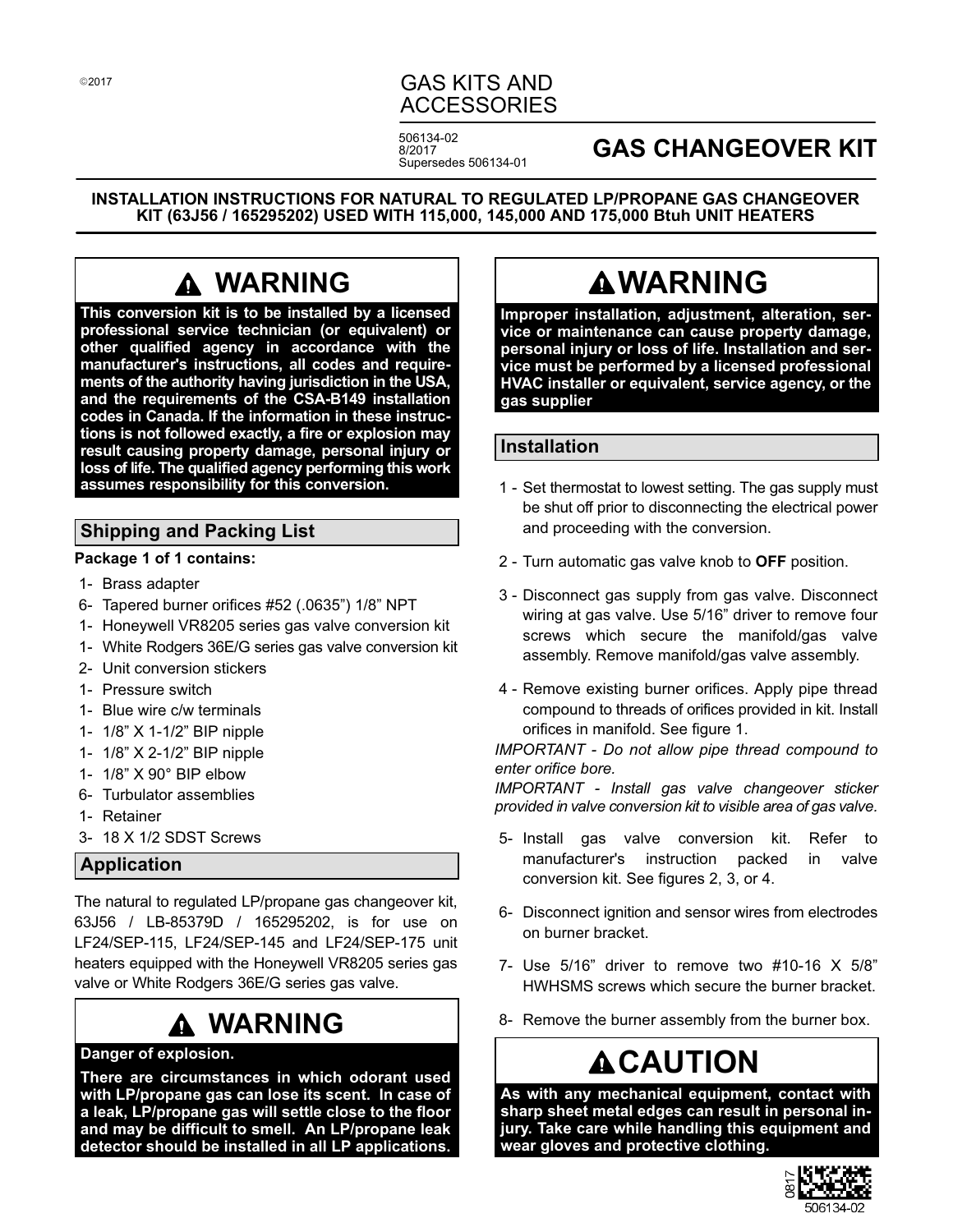<span id="page-1-0"></span>





- 5- Replace the pressure regulator adjusting screw. Adjust outlet pressure to heating unit manufacturer's LP specifications.
- 6- Replace pressure regulator adjust cover screw.
- 7- Attach warning label contained in envelope to gas valve where it can be readily seen. Also attach the small round label to top of regulator adjusting cover screw.



## **WHITE RODGERS 36G GAS VALVE CONVERSION REGULATOR INLET COVER SCREWPRESSURE PORT** ۵ **MANIFOLD PRESSURE OUTLET** 1- Remove pressure regulator adjusting cover screw.

- 2- Remove pressure regulator adjusting screw beneath cover screw.
- 3- Remove pressure regulator spring from regulator housing. 4- Insert the stronger spring contained in this kit into the
- regulator housing. 5- Replace the pressure regulator adjusting screw. Adjust outlet pressure to heating unit manufacturer's LP specifications.
- 6- Replace pressure regulator adjust cover screw.
- 7- Attach warning label contained in envelope to gas valve where it can be readily seen. Also attach the small round label to top of regulator adjusting cover screw.

#### **FIGURE 4**

#### **CONVERSION OF HONEYWELL VR8205 GAS VALVE (Natural to LP)**

- 1. Remove regulator cap screw and pressure regulator adjusting screw.
- 2. Remove existing spring.
- 3. Insert replacement spring with tapered end down.
- 4. Install the new plastic pressure regulator adjustment screw so that the top of the screw is flush (level) with the top of the regulator. Turn the pressure regulator adjusting screw clockwise six complete turns. This adjustment provides a preliminary pressure setting of about 10" w.c. (2.5 kPa) for the LP regulator.
- 5. Check regulator setting either with a manometer or by clocking the gas meter.

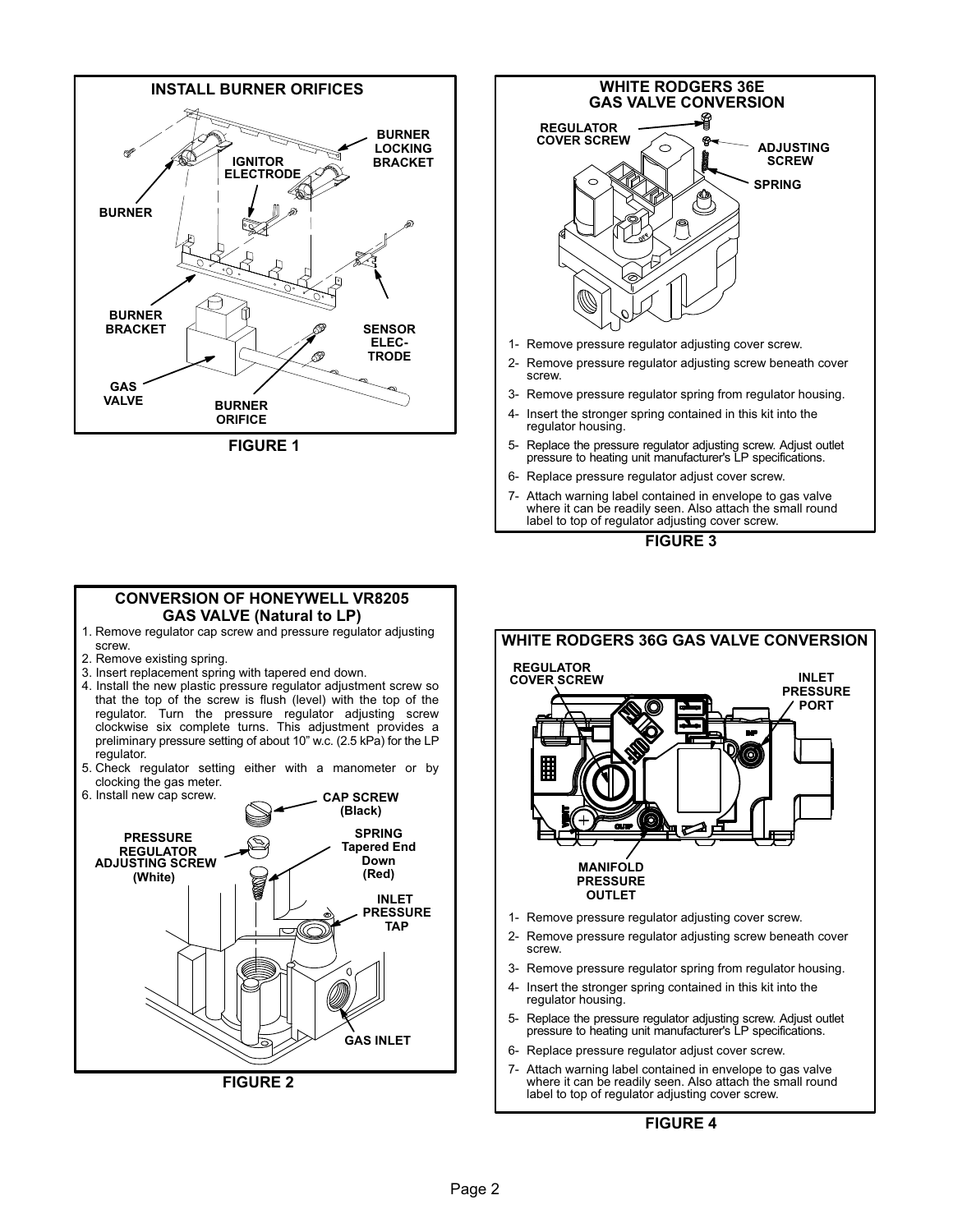9- Pick required number of turbulators for the unit heater: four turbulators for LF24/SEP-115; five for LF24/ SEP-145; six for LF24/SEP-175.

*IMPORTANT - When handling turbulators wear gloves and goggles and NIOSH approved dust and mist respirator. Wash exposed skin areas with soap and warm water after handling.*

10- Carefully insert turbulator assemblies into heat exchanger tubes. Orient as shown in figure 5.

#### *NOTE - Turbulators are brittle; take care in handling.*

11- Install retainers on vest panel to secure the turbulators. Fasten each retainer with three #8-18 X 1/2 SDST self-drilling screws supplied in the kit.

*NOTE - For models LF24/SEP-145, shorten the retainer by cutting off one segment.*



**FIGURE 5**

- 12- Reinstall burner assembly in burner box using two #10-16 X 5/8" HWHSMS screws and 5/16" driver.
- 13- Reconnect ignition wire and sensor wire.
- 14- Reinstall manifold/valve assembly. Secure with four #10-16 X 5/8" HWHSMS screws.

#### **Install Pressure Switch - VR8205 & 36E**

- 1- For Honeywell VR8205 series gas valve connect the 1/8" X 2-1/2" BIP nipple to pressure switch (both supplied in the LP kit). Apply pipe thread compound to the nipple thread before connecting parts.
- 2- For White Rodgers 36E series gas valve use the 1/8" X 90° BIP elbow and two BIP nipples to install pressure switch (all parts supplied in the LP kit). Apply pipe thread compound to the nipple threads before connecting parts.
- 3- Remove cap screw from inlet pressure tap on gas valve. Apply pipe thread compound to threads of the 1/8" BIP nipple and screw the pressure switch/BIP nipple assembly into the inlet pressure tap on the gas valve. See figures [2](#page-1-0) and [3](#page-1-0) for gas valve inlet pressure

tap location. Figures 6 and 7 show installed pressure switches.





#### **Install Pressure Switch - 36G**

*NOTE - Never use channel lock pliers or a pipe wrench on the brass fitting.*

- 1- For White Rodgers 36G series gas valves, use the 1/8" X 1.5" BIP nipple and the brass adapter to install the pressure switch (all parts supplied in kit). Apply pipe thread compound to the nipple threads before connecting to the switch and brass adapter side port.
- 2- Thread the brass adapter into the gas inlet and tighten by hand. Using the properly sized wrench, tighten the adapter taking care to position the side port as shown in figure [8](#page-3-0). Apply pipe thread compound to the adapter threads before connecting to gas valve.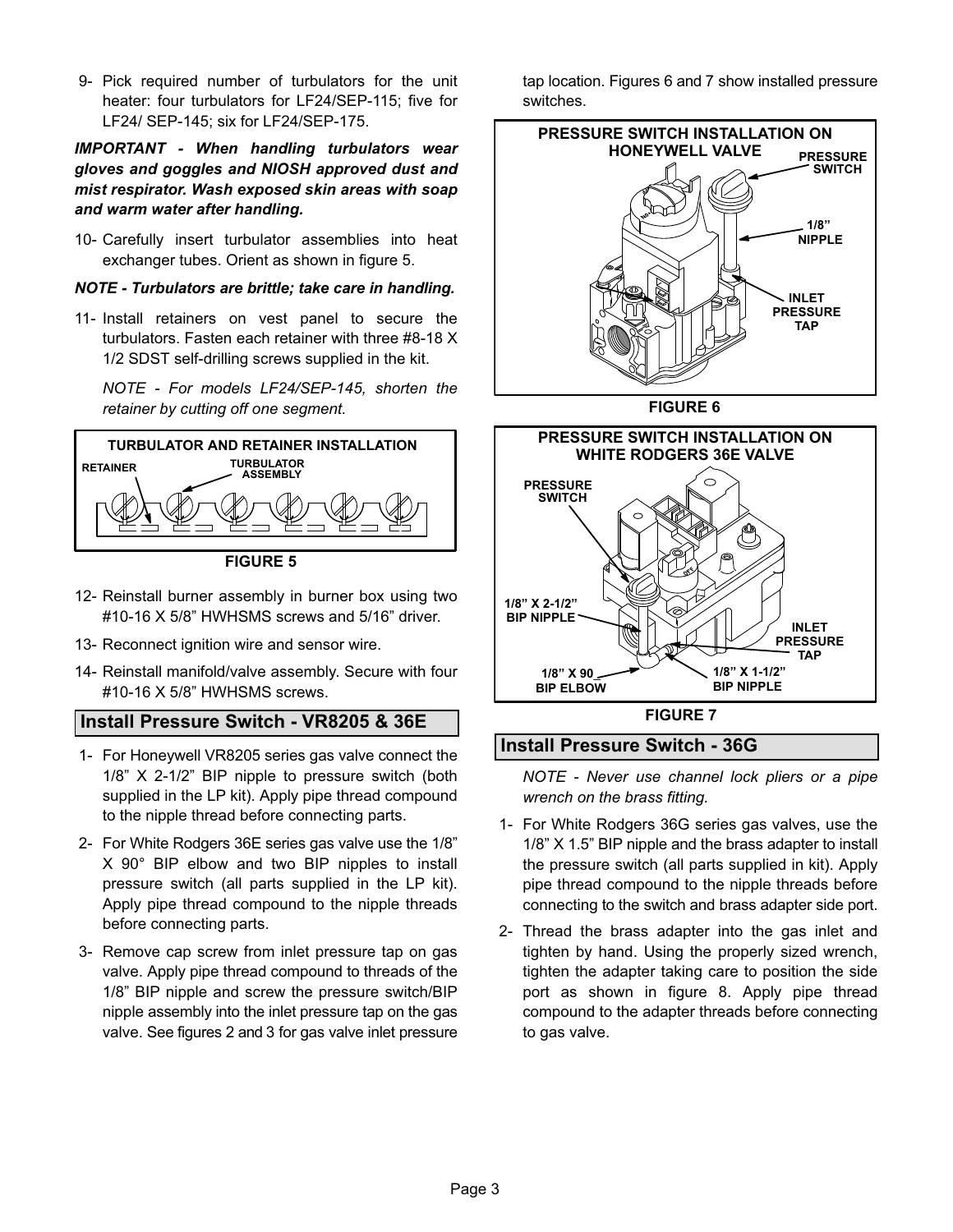<span id="page-3-0"></span>

**FIGURE 8**

#### **Connect Switch Wiring and Gas Supply**

- 1- Connect the insulated end of blue wire (provided) to pressure switch terminal "C" (common). Connect the other end of the blue wire to the gas valve terminal. Connect the blue wire from the control board to "NO" terminal on the pressure switch. Reconnect the yellow wire from the control board to the other terminal on gas valve. See figure 9.
- 2- Connect gas supply to gas valve or brass adapter.
- 3- Restore gas to unit.

*IMPORTANT - Carefully check all piping connections. DO NOT use matches, candles, open flame or other means of ignition to check for gas leaks. Use a soap solution or other preferred means.*

 4- Affix unit conversion stickers provided in the kit adjacent to unit rating plate.

# **! IMPORTANT**

**Some soaps used for leak detection are corrosive to certain metals. Carefully rinse piping thoroughly after leak test has been completed. Do not use matches, candles, flame or other sources of ignition to check for gas leaks.**



**FIGURE 9**

## **Start-Up And Adjustments**

BEFORE LIGHTING, smell all around the appliance area for gas. Be sure to smell next to the floor because some gas is heavier than air and will settle on the floor.

Use only your hand to push in or turn the gas control knob. Never use tools. If the knob will not push in or turn by hand, do not try to repair it, call a qualified service technician. Force or attempted repair may result in a fire or explosion.

#### **A - Placing Unit In Operation:**

*IMPORTANT - Follow the lighting instructions provided on the unit. If lighting instructions are not available, see section below.*

LF24 and SEP unit heaters are equipped with an automatic spark ignition system. DO NOT attempt to manually light burners on these furnaces. Each time thermostat calls for heat, the burners will automatically be lit.

- 1 Make sure thermostat is set below room temperature and power is turned off to unit.
- 2 This appliance is equipped with an ignition device which automatically lights the burners. DO NOT try to light the burners by hand.
- 3 Turn knob on gas valve clockwise to OFF. Do not force.
- 4 Wait 15 minutes to clear out any gas. If you then smell gas, immediately call your gas supplier from an outside phone. Follow the gas supplier's instructions. If you do not smell gas go to next step.
- 5 Turn knob on gas valve counterclockwise to ON.
- 6 Turn on all electrical power to unit.
- 7 Set thermostat to desired setting.

*NOTE - When unit is initially started, steps 1 through 7 may need to be repeated to purge air from gas line.* **B - Gas Pressure Adjustment**

- 1 Check gas line supply pressure with unit firing at maximum rate. A minimum of 11.0" w.c. should be maintained.
- 2 After gas line pressure has been checked and adjusted, check manifold pressure at the pressure tap on the outlet side of the gas valve. The correct manifold pressure for LP/propane gas is given in table [1.](#page-4-0) Refer to figures [2,](#page-1-0) [3,](#page-1-0) or [4](#page-1-0) for gas manifold pressure adjustment screw location.